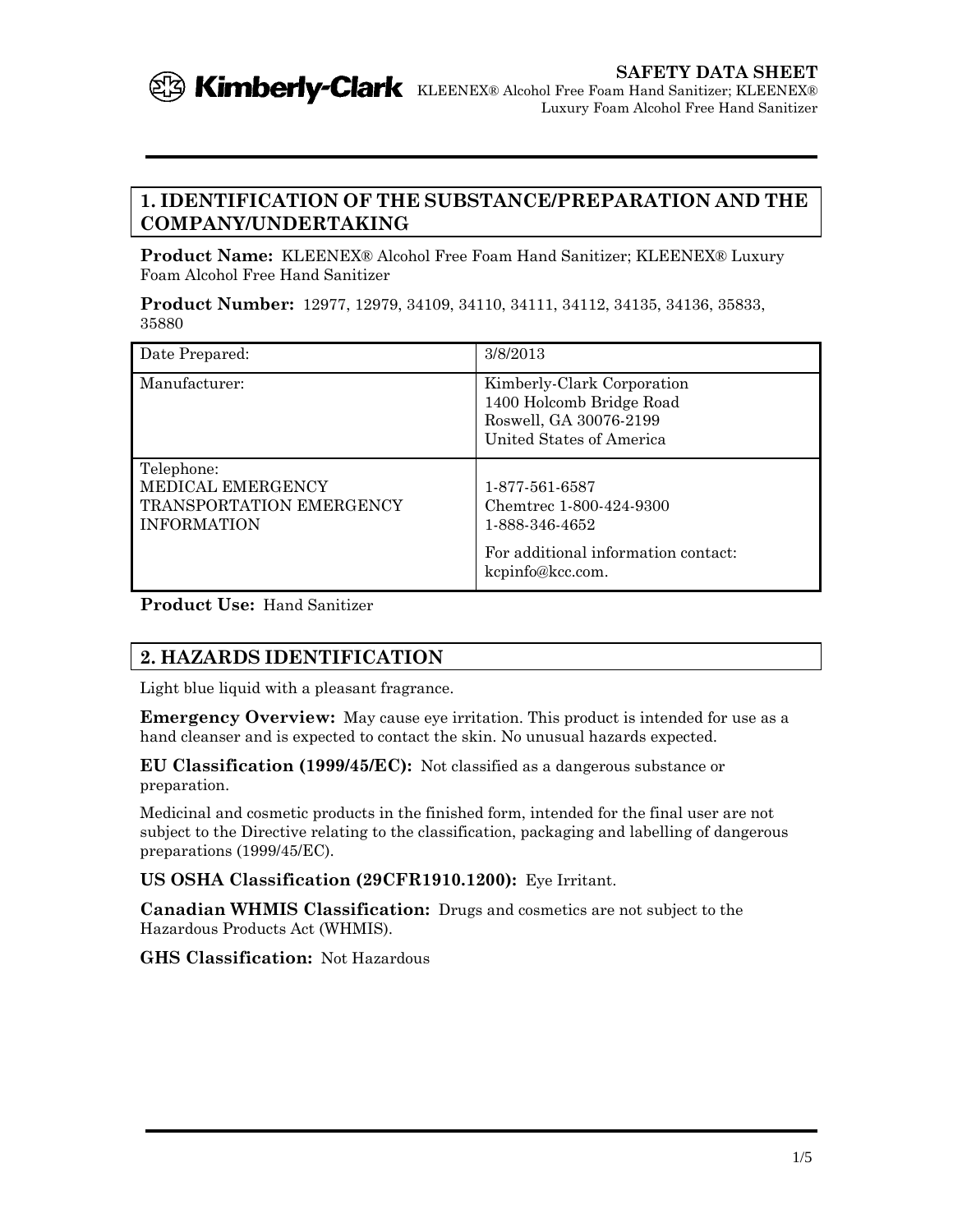## **3. COMPOSITION/INFORMATION ON INGREDIENTS**

| <b>Chemical Name</b>         | <b>CAS-No./ EINECS-</b><br>No            | $\frac{0}{a}$  | <b>EU</b> Classification<br>$(67/548/EEC)$ :             |
|------------------------------|------------------------------------------|----------------|----------------------------------------------------------|
| Benzalkonium<br>Chloride     | $8001 - 54 - 5 / 263 - 080 - 8 = 0.13\%$ |                | C, N, Xn $R20/22$ ,<br>R <sub>34</sub> , R <sub>50</sub> |
| Non-Hazardous<br>Ingredients | <b>Mixture</b>                           | <b>Balance</b> | Not applicable                                           |

See Section 16 for further information on EU Classification.

# **4. FIRST AID MEASURES**

**Inhalation:** Move to fresh air. Seek medical advice if cough, shortness of breath or other respiratory problems occur.

**Skin contact:** Wash off excess with water. This product is intended for use on the skin. Seek medical advice if redness, swelling, itching or burning occurs.

**Eye contact:** Rinse immediately with plenty of water, also under the eyelids, for at least 15 minutes. Obtain medical attention if irritation persists.

**Ingestion:** Call a physician or Poison Control Centre immediately. Do not induce vomiting. Drink 1 or 2 glasses of water. Never give anything by mouth to an unconscious person.

# **5. FIRE-FIGHTING MEASURES**

**Suitable Extinguishing Media:** Use media suitable for surrounding materials.

**Special Fire Fighting Procedures:** Not required.

**Unusual Fire and Explosion Hazards:** None.

**Hazardous Combustion Products:** Carbon monoxide, carbon dioxide. Chlorine.

## **6. ACCIDENTAL RELEASE MEASURES**

Contain and collect with inert absorbent material and place in a suitable container for disposal. If large amounts are spilled, surfaces may become slippery and present a slip hazard. Clean spill area thoroughly. Prevent release to the environment. Comply with all federal, state and local regulations.

# **7. HANDLING AND STORAGE**

Avoid contact with eyes. Avoid freezing or excessive heat.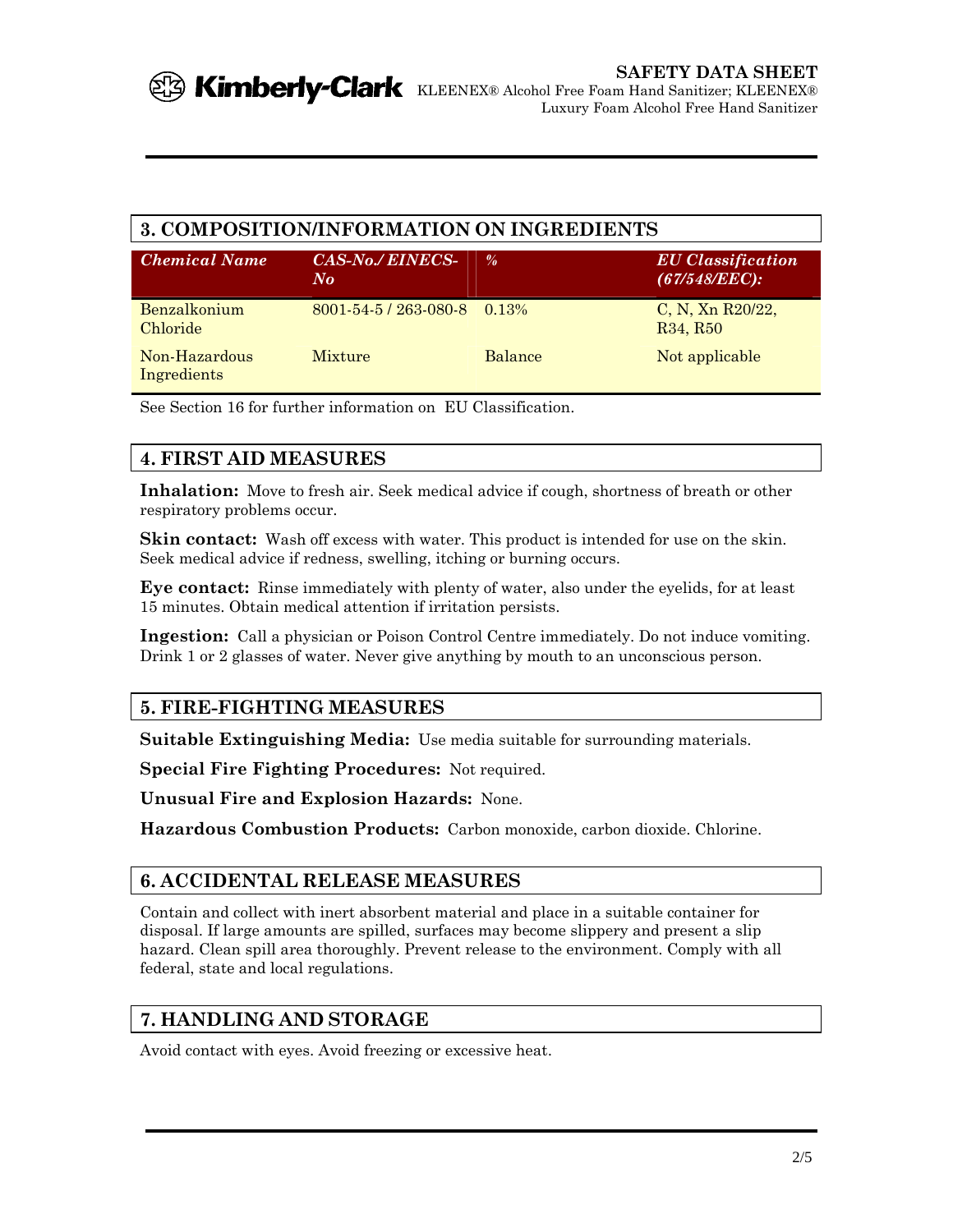

# **SAFETY DATA SHEET**

Luxury Foam Alcohol Free Hand Sanitizer

# **8. EXPOSURE CONTROLS / PERSONAL PROTECTION**

#### **Exposure limit(s)**

| Chemical Name         | Exposure $limit(s)$ |
|-----------------------|---------------------|
| Benzalkonium Chloride | None established    |

**Ventilation:** No special ventilation normally required.

**Respiratory Protection:** No personal respiratory protective equipment normally required.

**Protective Gloves:** Not required. This product is intended to come in contact with the skin.

**Eye Protection:** None required for normal use.

For bulk processing, regular hand washing along with general body-covering clothing, safety goggles and gloves are recommended as good industrial hygiene practice.

| 9. PHYSICAL AND CHEMICAL PROPERTIES              |                                              |  |
|--------------------------------------------------|----------------------------------------------|--|
| Appearance and Odor                              | Light blue liquid with a pleasant fragrance. |  |
| Boiling point/range                              | ~212°F (100°C)                               |  |
| Melting point/range                              | $\sim$ 32°F (0°C)                            |  |
| Specific Gravity (water=1)                       | ~1.0                                         |  |
| Vapor pressure                                   | Same as water.                               |  |
| Vapor density (air=1)                            | Same as water.                               |  |
| Solubility                                       | Complete                                     |  |
| pH                                               | Not available                                |  |
| Partition coefficient (n-octanol/water):         | Not available                                |  |
| Evaporation Rate (Butyl acetate=1)               | $<$ 1                                        |  |
| Percent Volatile by Volume (%)                   | $>80\%$                                      |  |
| Volatile Organic Carbon Compounds (VOC)<br>(g/L) | Not available                                |  |
| Flashpoint:                                      | The product is not flammable.                |  |
| Flammable Limits in Air % by Volume:             | LEL (Lower): Not applicable                  |  |
|                                                  | UEL (Upper): Not applicable                  |  |

# **10. STABILITY AND REACTIVITY**

**Stability:** Stable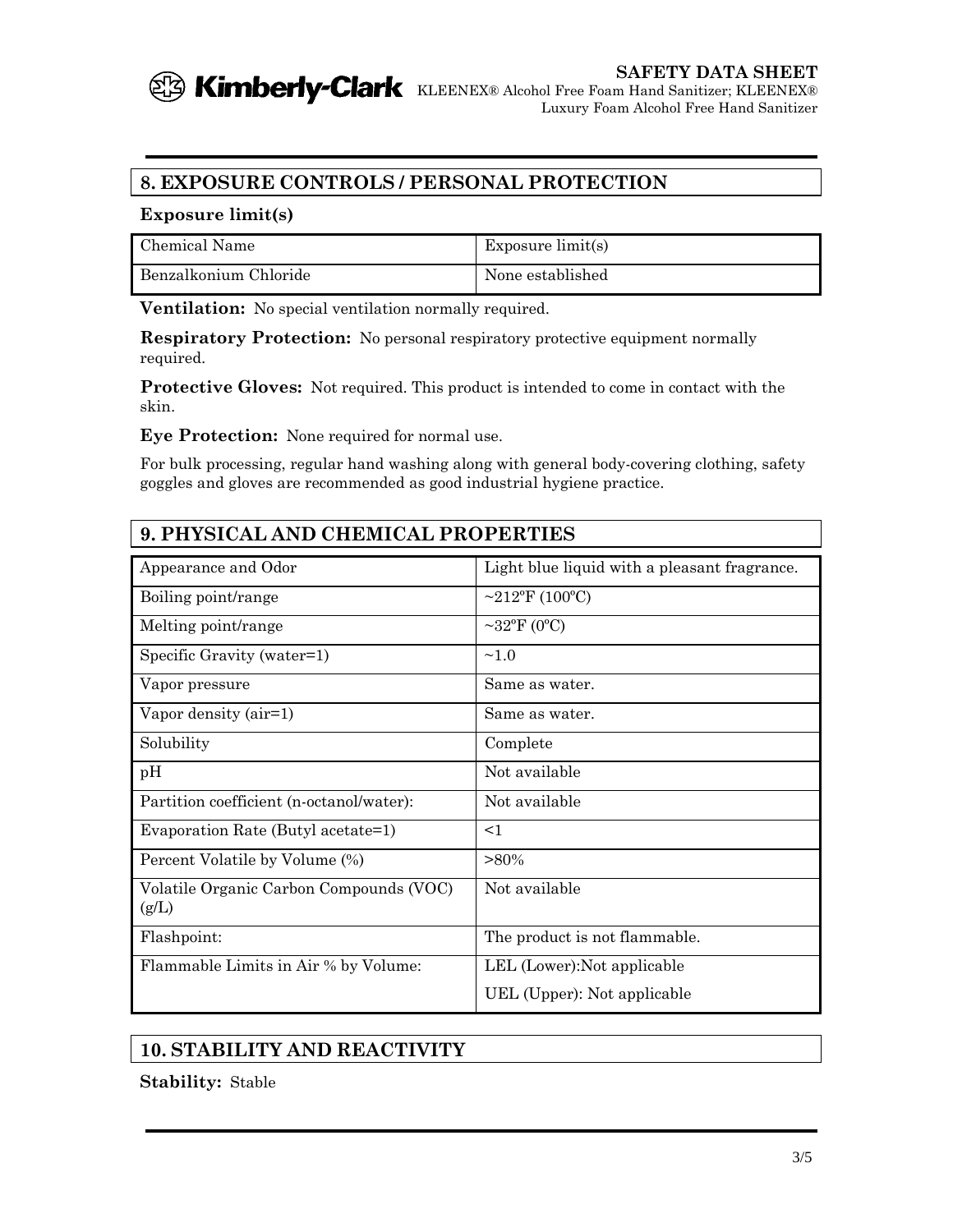

**SAFETY DATA SHEET Kimberly-Clark** KLEENEX® Alcohol Free Foam Hand Sanitizer; KLEENEX® Luxury Foam Alcohol Free Hand Sanitizer

**Conditions to Avoid:** None currently known.

**Materials to avoid:** Isopropanol (Isopropyl alcohol, propan-2-ol)

**Hazardous Decomposition Products:** Carbon monoxide, carbon dioxide. Chlorine.

**Hazardous Polymerization:** Does not occur.

## **11. TOXICOLOGICAL INFORMATION**

#### **Symptoms/Effects of Overexposure:**

**Inhalation:** Inhalation of vapors or mists may cause mucous membrane and respiratory irritation.

**Skin contact:** Prolonged skin contact may cause mild irritation in sensitive individuals. Not expected to be a sensitizer.

**Eye contact:** May cause eye irritation.

**Ingestion:** Swallowing large amounts may cause gastrointestinal disturbances.

**Chronic toxicity:** None currently known.

**Medical Conditions Aggravated by Exposure:** None currently known.

**Carcinogenicity Data:** None of the components of this product is listed as a carcinogen by IARC, NTP, US OSHA or the EU CLP Annex VI.

**Reproductive Toxicity:** None currently known.

**Acute Toxicity Values:** Benzalkonium Chloride: LD50 oral rat 240 mg/kg

## **12. ECOLOGICAL INFORMATION**

Benzalkonium chloride is classified as very toxic to aquatic organisms.

#### **13. DISPOSAL CONSIDERATIONS**

Dispose in accordance with all state, local and federal regulations.

#### **14. TRANSPORT INFORMATION**

**US DOT Shipping Description:** Not regulated

**IATA Shipping Description (Air):** Not regulated

**IMDG Shipping Description (Vessel):** Not regulated

## **15. REGULATORY INFORMATION**

**US Regulations**